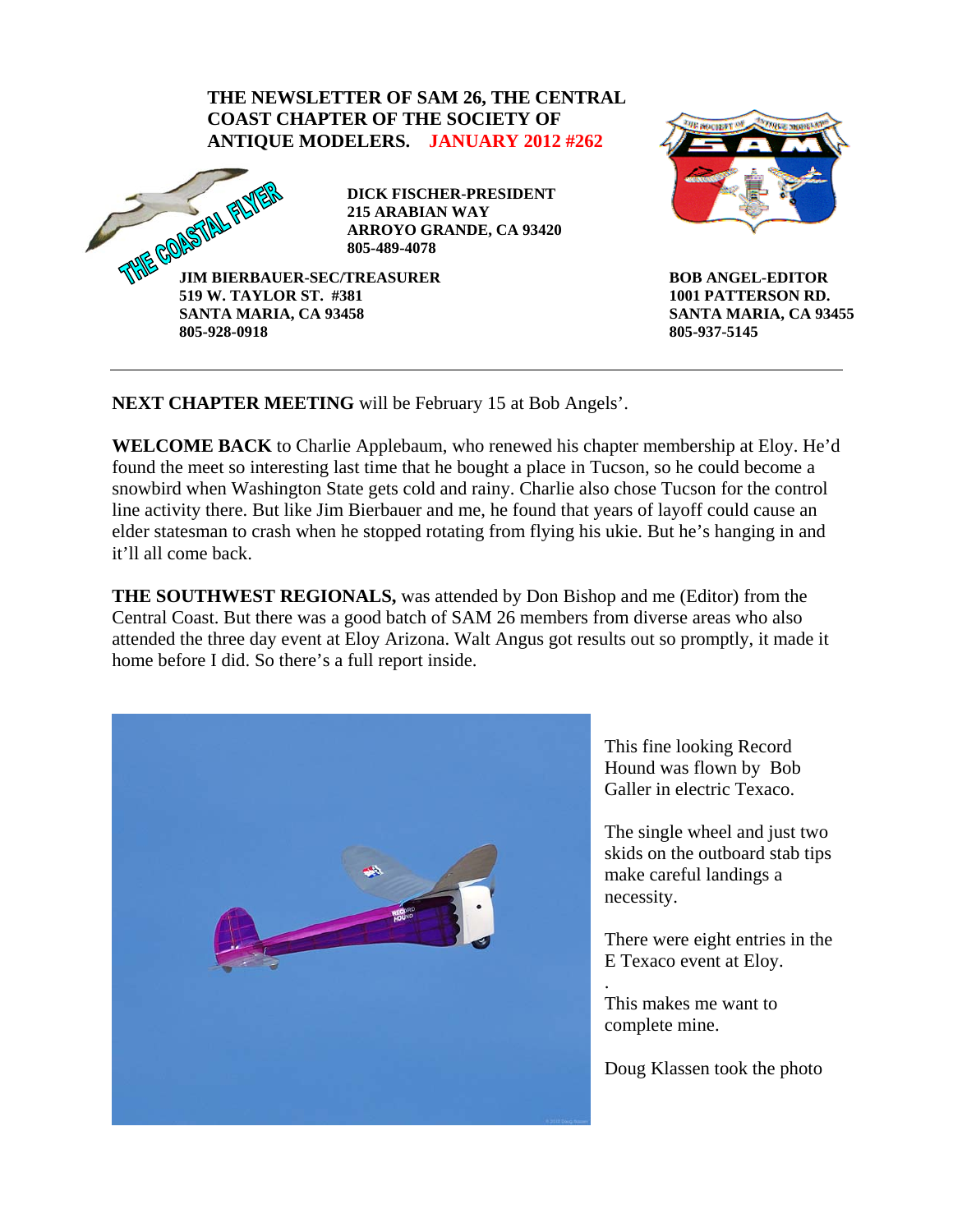**REPORT FROM ELOY:** First the weather. It was very flyable for RC the whole time, but the free flight guys had to move around quite a bit as wind direction changed. They also lost a few hours when the winds picked up some. Nights were cold for us on-field campers (some upper 20's). But there was reasonably warm (light jacket) weather during the days. There was high overcast with light winds each day with almost no conventional thermals. Visibility of the models at altitude was excellent, with the sun backlighting the clouds. Almost any color combination worked fine.

 Sunday afternoon a few random light rain drops fell, but never enough to cause any change of plans or halt activities. Later Sunday night it showered just enough to wash collected dust off everything and completely settle the dust so that we left the field with clean vehicles in the early afternoon on Monday. The rain had been forecast to be light and it was, so none of us left the field to keep from getting stuck. But it may have caused a few fliers to chicken out early and not show on Monday.

 Marjorie and I arrived Friday afternoon on the RC side. There was a brisk North wind blowing and a bunch of FAI free flight fliers had set up pretty much upwind of us. There had been some confusion about setup locations due to a new farming operation happening just south of the RC area. The FAI guys were "out of place" for safety and were separated from the main body of FF guys who had set up in their customary position northeast almost a half mile away.

We hadn't been there ten minutes until the first FF ship drifted over us and landed about 50 yards beyond. I predicted that some time during the event one would hit a vehicle or person in our area. Fortunately, I was wrong as the winds shifted permanently from that direction and the FAI guys also moved further away.

 The Sunday evening campfire and cookout provided by Ann Maly with help from Bob and Walter Angus and other volunteers was up to its usual great standards. Ed Hamler later came and provided entertainment for the hardy souls who stayed on as evening temperatures dropped.

 There was an increase in electric power flying. The guys flying electric RC only (7) finally outnumbered the ones flying fueled engines only (5). Six other entrants flew both. Another new electric class was introduced and flown, with a half dozen signups. It's called electric gas replica, and consists of miniature E powered versions of otherwise eligible SAM ships. Not many rules – yet. You'll notice on the results sheet that no two designs were alike. You'll probably read details of that event in SAM Speaks.

 There were more crashes than we'd like to see. That seems to occur more in the season opening events at the beginning of each year. SAM 26 was well represented by 10 of our members of the 18 RC fliers registered. All in all it was a well run and enjoyable event, thanks to Bob Angus and his son Walt who directed it.



Here's the RC flight line showing the light overcast that prevailed all weekend.

What appears to be a medium sized building at the right is actually the Holmans big new motor home. It's part of their plan to attend the SAM Champs at Muncie Indiana later this year.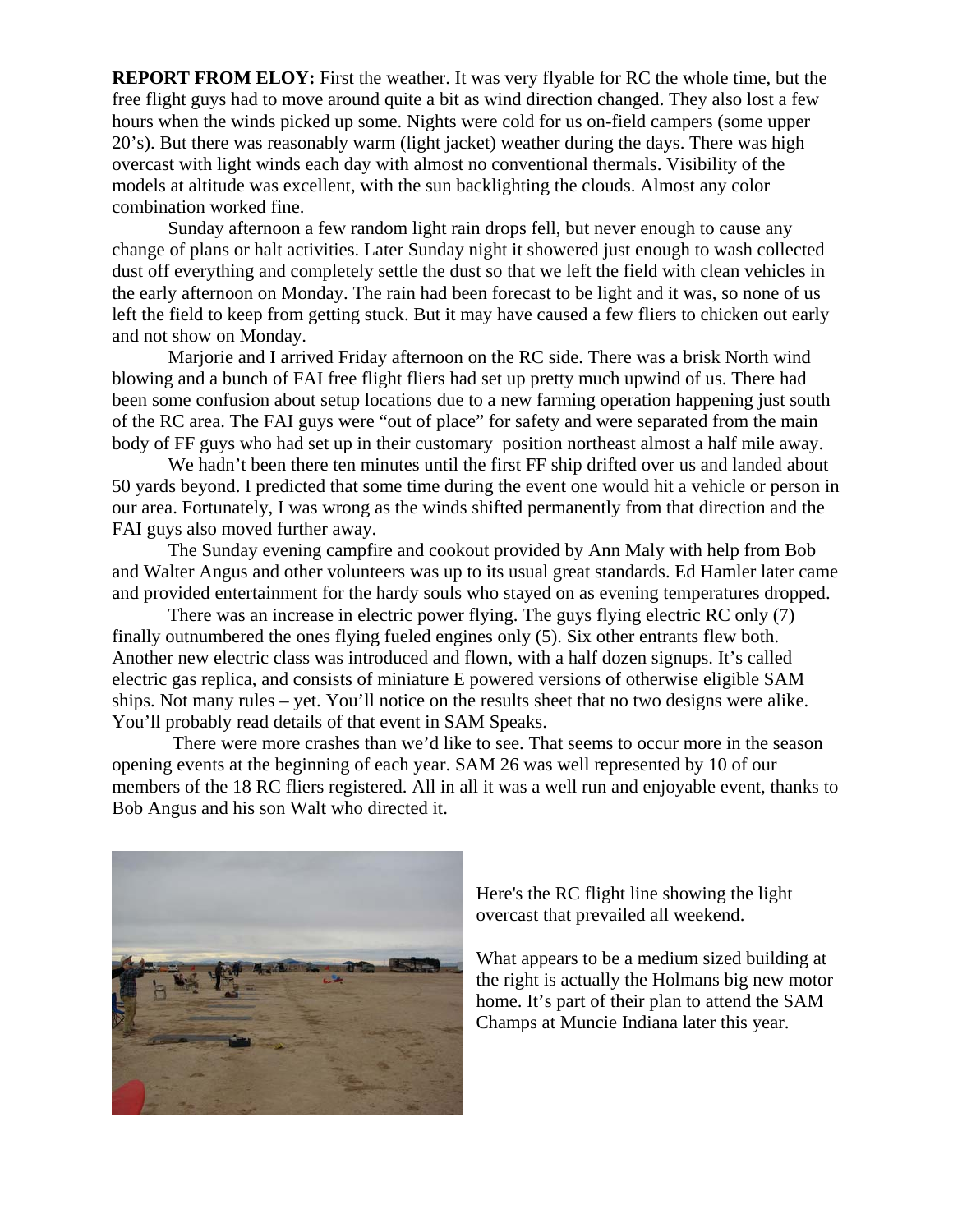|                | Event / Place / Name    | <b>Plane</b>         | Area | <b>Engine</b>     | <b>Time</b>  | <b>Flyoff</b> |  |
|----------------|-------------------------|----------------------|------|-------------------|--------------|---------------|--|
|                | <b>A Ignition LER</b>   |                      |      |                   |              |               |  |
| 1              | <b>Rick Holman</b>      | Lancer               |      | McCoy 19          | 595          |               |  |
| ÷,             | <b>Ed Hamler</b>        | Playboy Jr.          | 358  | <b>Elfin 2.49</b> | DNF*         |               |  |
|                |                         |                      |      |                   |              |               |  |
|                | <b>B</b> Ignition LER   |                      |      |                   |              |               |  |
| $\mathbf{1}$   | <b>Rick Holman</b>      | Lanzo Bomber         |      | McCoy 29          | 950          |               |  |
| $\overline{2}$ | <b>Ed Hamler</b>        | Korda Diamond        | 450  | Forster 29        | 674          |               |  |
| 3              | Don Bishop              | Lanzo Bomber         | 550  | McCoy 29          | 443          |               |  |
| 4              | <b>Fred Foster</b>      | Kloud King           | 670  | <b>O&amp;R 29</b> | 417          |               |  |
|                |                         |                      |      |                   |              |               |  |
|                | <b>C</b> Ignition LER   |                      |      |                   |              |               |  |
| 1              | <b>Ed Hamler</b>        | Westerner            | 1024 | McCoy 60          | 1080         | 12:03*        |  |
| 2              | <b>Bob Angel</b>        | Lanzo Bomber         | 1206 | McCoy 60          | 1080         | $8:28*$       |  |
| 3              | <b>Rick Holman</b>      | Lanzo Bomber         | 1206 | McCoy 60          | 1080         | $6:50*$       |  |
| 4              | <b>Phillip Stephans</b> | Lanzo Bomber         | 1206 | McCoy 60          | 814          |               |  |
| 5              | Don Bishop              | Lanzo Bomber         | 1100 | McCoy 60          | O            |               |  |
|                |                         |                      |      |                   |              |               |  |
|                | <b>A Glow LER</b>       |                      |      |                   |              |               |  |
| $\mathbf{1}$   | <b>Rick Holman</b>      | Stardust Spcl.       |      | Nova Rossie 15    | 840          |               |  |
| $\overline{2}$ | <b>Ralph Cooke</b>      | Airborne             | 490  | <b>Fox 15</b>     | LOF          |               |  |
|                | Mike Myers              | Airborne             | 490  | <b>OS 20</b>      | DNF*         |               |  |
|                |                         |                      |      |                   |              |               |  |
|                | <b>B Glow LER</b>       |                      |      |                   |              |               |  |
| $\mathbf{1}$   | <b>Rick Holman</b>      | <b>Stardust Spec</b> |      | Nova Rossie 21    | 960          | $8:31*$       |  |
| $\overline{2}$ | <b>Phillip Stephens</b> | Airborne             | 490  |                   | 960          | $7:38*$       |  |
| 3              | Don Bishop              | Lanzo Bomber         | 670  | K&B 49            | 914          |               |  |
| 4              | <b>Bob Angel</b>        | <b>Stardust Spec</b> | 660  | Torp 29 X flow    | 480          |               |  |
| 5              | Ralph Cooke             | Airborne             | 810  | Saito 40          | 478          |               |  |
|                |                         |                      |      |                   |              |               |  |
|                | <b>C Glow LER</b>       |                      |      |                   |              |               |  |
| 1              | Ed Hamler               | Westerner            | 910  | Torp 40           | 1012         |               |  |
| $\overline{2}$ | <b>Rick Holman</b>      | Lanzo Bomber         | 900  |                   | 977          |               |  |
| 3              | Ralph Cooke             | Airborne             | 810  | Saito 45          | 627          |               |  |
| 4              | <b>Fred Foster</b>      | Playboy Sr.          | 806  | <b>Fox 35</b>     | 111          |               |  |
|                | Don Bishop              | Lanzo Bomber         | 900  | K&B 65            | $DNF*$       |               |  |
|                |                         |                      |      |                   |              |               |  |
|                | <b>Pure Antique</b>     |                      |      |                   |              |               |  |
| 1              | <b>Bob Angel</b>        | Lanzo Bomber         | 1206 | McCoy 60          | 1200         |               |  |
| $\overline{2}$ | <b>Rick Holman</b>      | Lanzo Bomber         | 1206 | McCoy 60          | 1166         |               |  |
| 3              | <b>Fred Foster</b>      | Kloud Kin            | 670  | <b>O&amp;R 20</b> | 374          |               |  |
| 4              | Ed Hamler               | Korda Diamond        | 450  | Forster 29        | 169          |               |  |
| 5              | Don Bishop              | Lanzo Bomber         | 1206 | McCoy 60          | 0<br>$DNF^*$ |               |  |
|                | <b>Eut Tileston</b>     | Westerner            | 951  | <b>O&amp;R 60</b> |              |               |  |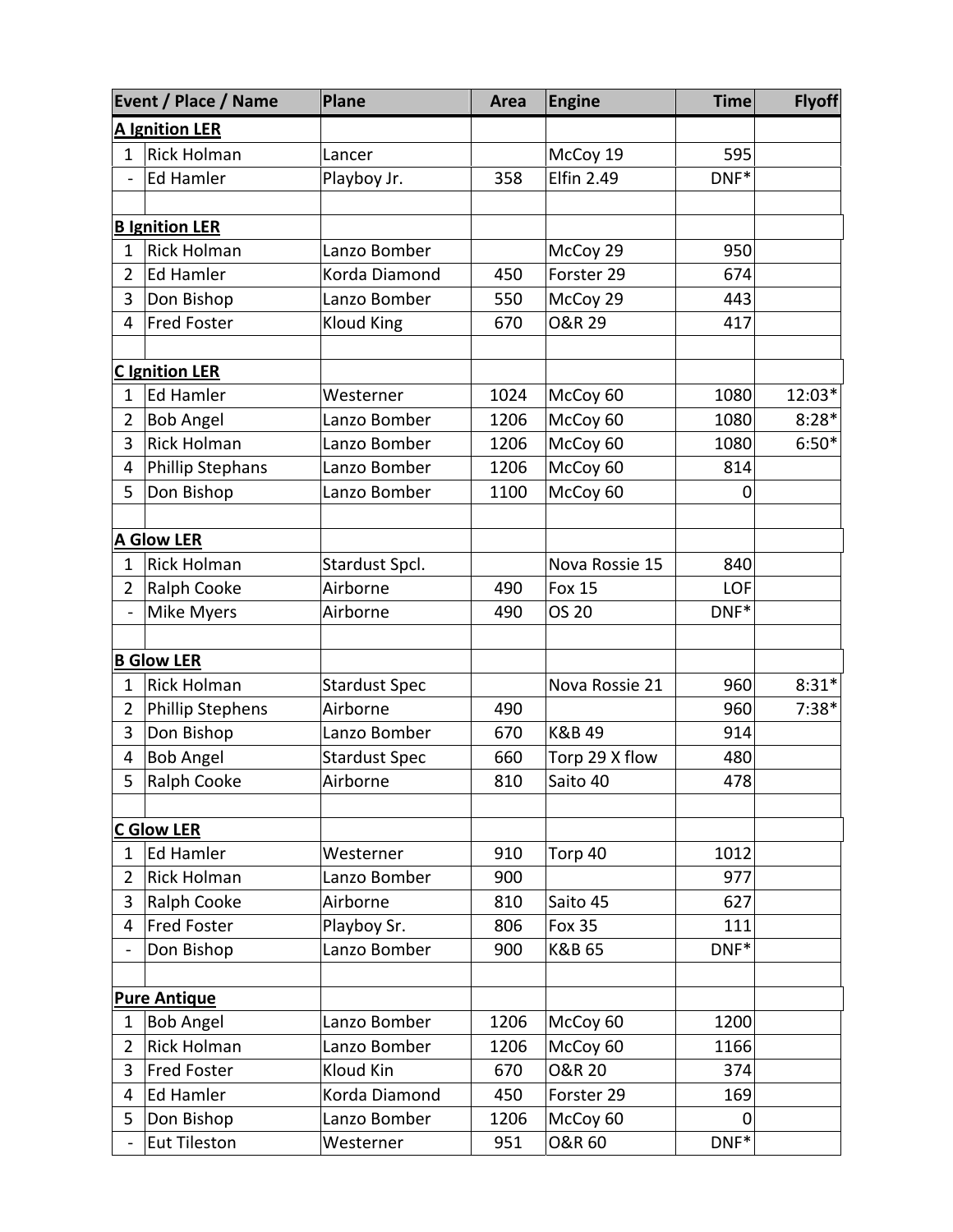|                         | <b>Event / Place / Name</b> | <b>Plane</b>         | Area | <b>Engine</b>     | <b>Time</b> | <b>Flyoff</b> |
|-------------------------|-----------------------------|----------------------|------|-------------------|-------------|---------------|
|                         |                             |                      |      |                   |             |               |
|                         | <b>Antique Glow</b>         |                      |      |                   |             |               |
| $\mathbf{1}$            | Phillip Stephens            | Airborne             | 490  |                   | 1099        |               |
| $\overline{2}$          | Ralph Cooke                 | Airborne             | 810  | Saito 45          | LOF         |               |
| <b>Ohlsson Sideport</b> |                             |                      |      |                   |             |               |
| $\mathbf{1}$            | <b>Bob Angel</b>            | Clipper MK-1         | 678  |                   | 840         |               |
| $\equiv$                | Fred Foster                 | $RC-1$               | 1008 |                   | $DNF*$      |               |
| $\blacksquare$          | Eut Tileston                | Westerner            | 952  |                   | DNF*        |               |
|                         |                             |                      |      |                   |             |               |
|                         | Brown Jr.                   |                      |      |                   |             |               |
| $\mathbf{1}$            | <b>Bob Angel</b>            | $\sim$               |      |                   |             | 6:45          |
| $\overline{2}$          | Phillip Stephens            | Folly                |      |                   |             | 5:44          |
| ÷.                      | Mike Myers                  | <b>Kloud King</b>    |      |                   | DNF*        |               |
| $\frac{1}{2}$           | Luther Peters               | <b>Black Hawk</b>    |      |                   | DNF*        |               |
|                         | Texaco                      |                      |      |                   |             |               |
| 1                       | Phillip Stephens            | Lanzo Bomber         | 1206 | OS 40             | 13:59       |               |
| $\overline{2}$          | Ralph Cooke                 | Airborne             | 810  | Saito 45          | 13:03       |               |
| ÷.                      | Fred Foster                 | $RC-1$               | 1008 | <b>O&amp;R 60</b> | $DNF*$      |               |
| -                       | Ed Hamler                   | Korda Diamond        | 450  | Forster 29        | DNF*        |               |
| -                       | Eut Tileston                | Westerner            | 902  | <b>O&amp;R 60</b> | DNF*        |               |
|                         |                             |                      |      |                   |             |               |
|                         | 1/2 A Texaco                |                      |      |                   |             |               |
| $\mathbf{1}$            | Luther Peters               | J2 Cub               |      |                   | 1609        |               |
| $\overline{2}$          | <b>Bob Harper</b>           |                      |      |                   | 1227        |               |
| 3                       | Phillip Stephens            | Lanzo Bomber         | 288  |                   | 1219        |               |
| 4                       | Eut Tileston                | J2 Cub               | 241  |                   | 1169        |               |
| 5                       | <b>Fred Foster</b>          | Hayseed              | 311  |                   | 790         |               |
|                         |                             |                      |      |                   |             |               |
|                         | 1/2 A Scale Texaco          |                      |      |                   |             |               |
| $1\overline{ }$         | Luther Peters               | J2 Cub               |      |                   | 322         |               |
|                         | Eut Tileston                | J2 Cub               |      |                   | DNF*        |               |
|                         | <b>Electric Texaco</b>      |                      |      |                   |             |               |
| $\mathbf{1}$            | Phil Pearce                 | Lanzo Bomber         | 630  |                   | 36:43       |               |
| $\overline{2}$          | Dave Harding                | <b>Stardust Spcl</b> | 1050 |                   | 28:48       |               |
| 3                       | <b>Bob Galler</b>           | Record Hound         | 720  |                   | 27:40       |               |
| 4                       | Charles Applebaum           | Lanzo Bomber         |      |                   | 27:20       |               |
| 5                       | <b>Steve Moskal</b>         | Playboy Sr. Cab      | 790  |                   | 25:06       |               |
| 6                       | Vic Newton                  | Lanzo Bomber         | 630  |                   | 21:21       |               |
| 7                       | <b>Luther Peters</b>        | <b>Stardust Spcl</b> |      |                   | 19:33       |               |
| 8                       | <b>Richard Dick</b>         | --                   |      |                   | 11:43       |               |
|                         |                             |                      |      |                   |             |               |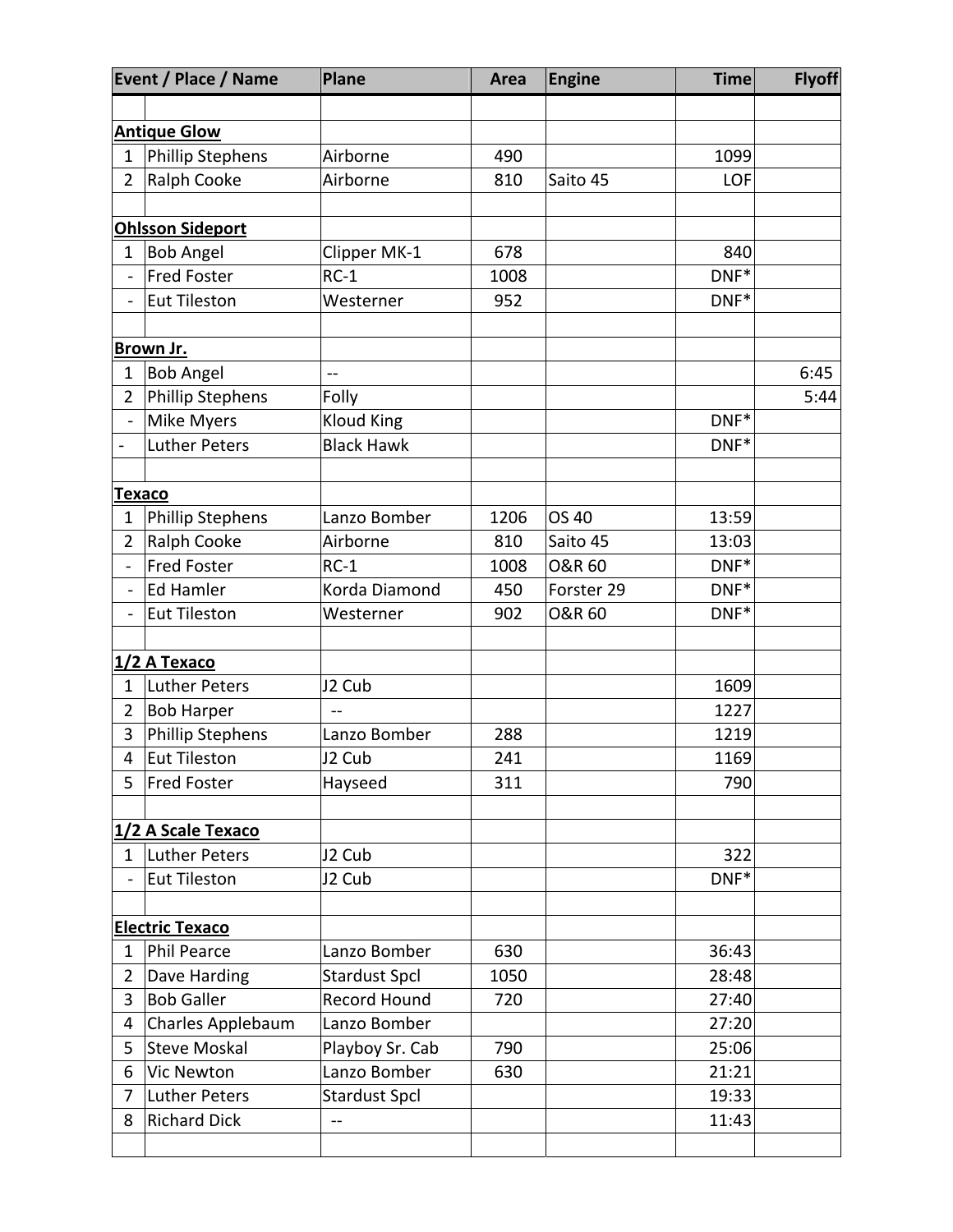|                                     | <b>Electric LMR</b>  |                          |     |                      |             |  |
|-------------------------------------|----------------------|--------------------------|-----|----------------------|-------------|--|
| $\mathbf{1}$                        | <b>Vic Newton</b>    | Lanzo Bomber             | 630 |                      | 1200        |  |
| $\overline{2}$                      | <b>Phil Pearce</b>   | Lanzo Bomber             | 630 |                      | 1155        |  |
| 3                                   | <b>Richard Dick</b>  | Playboy 67"              |     |                      | 964         |  |
| 4                                   | <b>Steve Moskal</b>  | The Answer               | 700 |                      | 931         |  |
| 5                                   | Dave Harding         | <b>Stardust Spcl</b>     |     |                      | $\mathbf 0$ |  |
| $\overline{\phantom{a}}$            | Luther Peters        | <b>Stardust Spcl</b>     |     | <b>Hacker Geared</b> | DNF*        |  |
|                                     |                      |                          |     |                      |             |  |
|                                     | <b>Speed 400</b>     |                          |     |                      |             |  |
| $\mathbf{1}$                        | Phillip Stephens     | Lanzo Bomber             | 288 |                      | 1284        |  |
| $\overline{2}$                      | Dave Harding         |                          |     |                      | 1259        |  |
| 3                                   | <b>Phil Pearce</b>   | Airborn                  |     |                      | 1028        |  |
| 4                                   | <b>Ed Hamler</b>     | 290<br>Kerswap           |     |                      | 940         |  |
| 5                                   | <b>Bob Galler</b>    | Dallair Sportster        |     |                      | 871         |  |
| 6                                   | <b>Richard Dick</b>  | Viking                   | 540 |                      | 714         |  |
| 7                                   | <b>Bob Harper</b>    | $-$                      |     |                      | 640         |  |
| 8                                   | Luther Peters        | <b>Behle Giant</b>       |     |                      | 511         |  |
| 9                                   | <b>Mike Myers</b>    | <b>Bay Ridge Mike</b>    |     |                      | 225         |  |
|                                     |                      |                          |     |                      |             |  |
| <b>Wakefield Class Electric LMR</b> |                      |                          |     |                      |             |  |
| 1                                   | Dave Harding         | Jack North 80% Wakefield |     |                      | 682         |  |
| $\overline{2}$                      | <b>Luther Peters</b> | Zipper                   |     |                      | 664         |  |
| 3                                   | Phil Pearce          | <b>Cleveland Gull</b>    |     |                      | 622         |  |
| $\frac{1}{2}$                       | <b>Eut Tileston</b>  | <b>Cleveland Gull</b>    |     |                      | DNF*        |  |
|                                     |                      |                          |     |                      |             |  |
|                                     | <b>Spirit of SAM</b> |                          |     |                      |             |  |
| $\mathbf{1}$                        | Luther Peters        | Crusader                 |     |                      | 18:23       |  |
| $\overline{2}$                      | Dave Harding         | Jack North 80% Wakefield |     |                      | 15:37       |  |
| 3                                   | Phil Pearce          | Albatross                |     |                      | 15:28       |  |
|                                     |                      |                          |     |                      |             |  |
| <b>Electric Gas Replica</b>         |                      |                          |     |                      |             |  |
|                                     | 1 Vic Newton         | Playboy Pylon            |     |                      | 960         |  |
|                                     | 2 Steve Moskol       | Comet Sailplane          | 180 |                      | 916         |  |
|                                     | 3 Phil Pearce        | Simplex                  |     |                      | 651         |  |
|                                     | 4Bob Galler          | So Long                  |     |                      | 577         |  |
|                                     | 5 Luther Peters      | Zipper                   |     |                      | 518         |  |
|                                     | 6 Richard Dick       | Dodger                   |     |                      | $\mathbf 0$ |  |

That last event above, Electric Gas Replica was sponsored and introduced by Steve Moskol. I believe it was being flown for the first time. Modern high energy density batteries and light weight radio gear make it possible to produce good flying small models.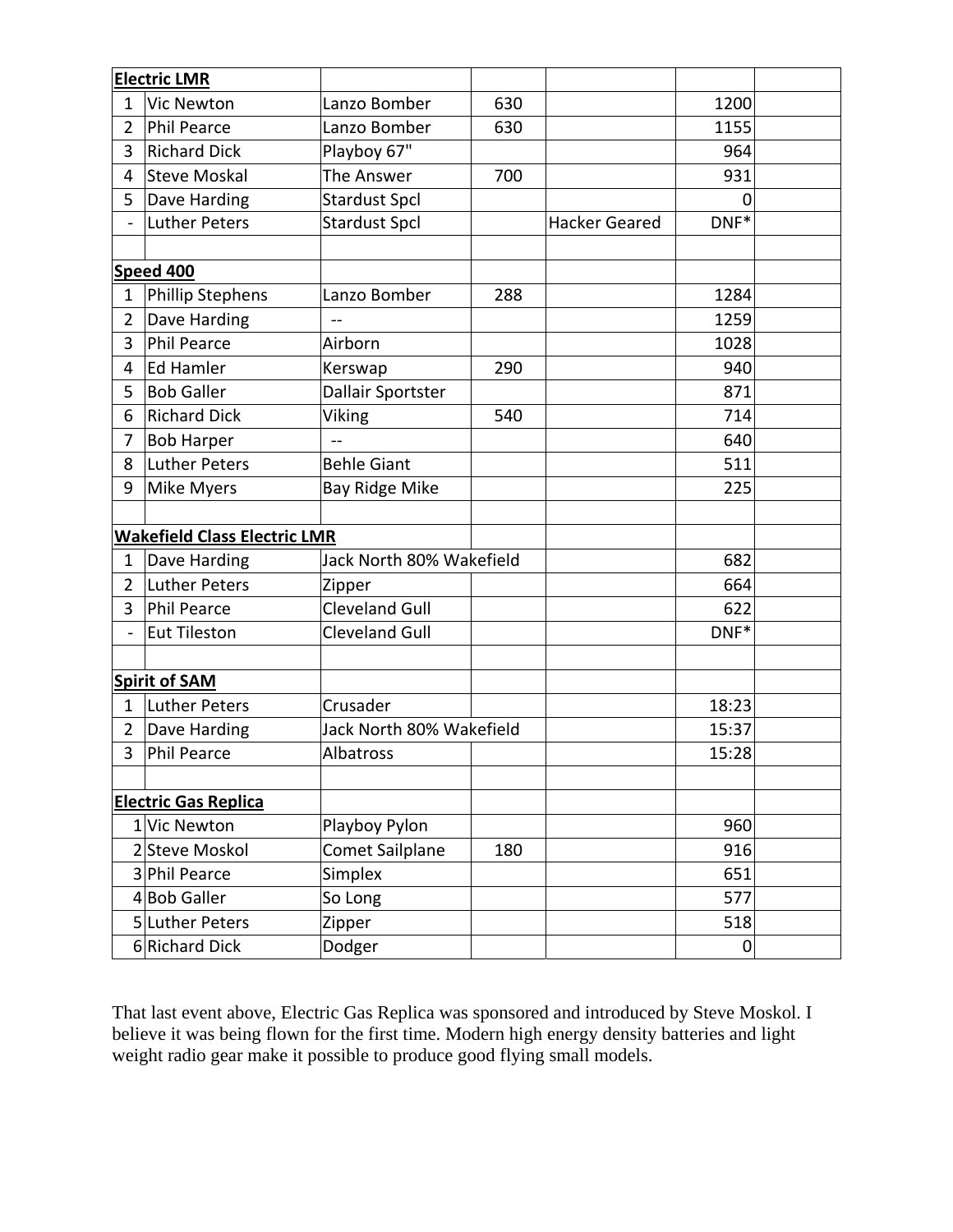**NEW BROWN JR TOOL:** I recently broke a crankshaft on my Brown Jr. and needed to take it apart to assess damages. The cylinder has to be unscrewed from the crankcase. The crank broke near the crankpin. I wonder if it could be welded back successfully. Otherwise does anyone have a spare crank for sale cheap?

I have a hardwood vise-held cylinder clamp that I'd made years ago. But later I began just clamping a pair of short pieces of 1/8" music wire in a vise and using that as a cylinder head spanner while turning the case to loosen it. That seemed quicker and easier, but it was tricky to get everything spaced just right.

So this time, it occurred to me that a simple spanner tool could be made by bending a piece of 1/8" music wire as shown below. If I were doing it again, I'd make the two legs a little longer, which would allow a little more springiness and wouldn't require as much tweaking to get the final spacing just right to fit the holes. It's a snug fit.



The U shaped spanner tool is placed in a vise with just a short section of the two legs protruding.

The cylinder holes are placed over the pins and the case is then spun loose by hand.

Other simple spanners could be made using this same idea, using various wire sizes. You'd need to file or grind flat spots on the two leg ends in some cases, so as not to mar the back plate or whatever else you needed to remove.

Incidentally that alcohol and gasoline proof fuel bowl is just an old plastic 35mm film canister, which happens to fit inside the original Brown tank ring. I'm still searching for the ideal epoxy or other adhesive, which doesn't eventually break down from the alcohol.

Quite naturally, the broken crankshaft occurred just four days before our leaving for the Southwest Regional contest. So I had to spend preparation and packing time breaking in a backup Brown Jr. engine which was running a little hot and tight.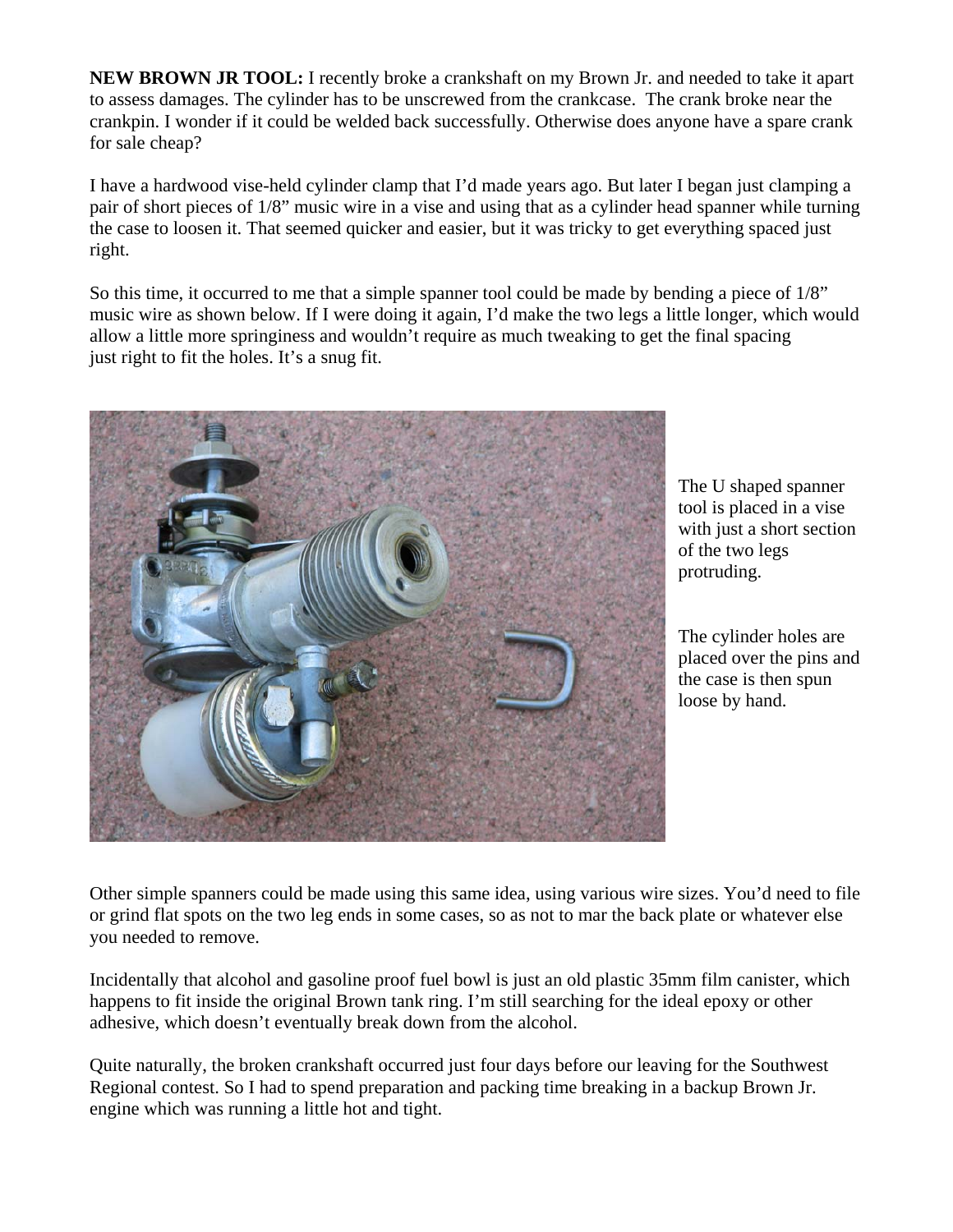

SCHEDULE: Registration opens 8:00 A.M. each day. Pilots meet 8:30 Saturday, 8:00 Sunday with flying immediately after. Last flight airborne by 4 P.M. Sat., 3 P.M. Sunday. .

AWARDS through third place for all events.

We also present perpetual trophies for the following events: The Don Barrick Memorial trophy goes to the winner in class C Ignition, one of Don's favorite events. The Ron Doig Memorial trophy is for 1/2A Texaco, one of Ron's favorite events. The "big" Texaco trophy donated by Charlie Applebaum/ Templeton Texaco. And the Sweepstakes trophy for points gathered in all events flown.

ENTRY FEES: \$8/event, \$38 maximum when paid upon initial entry.

NOON BREAK SATURDAY to fly O.T. gliders.

SATURDAY NIGHT BANQUET, at the Ranch House Restaurant, near the Caprice Motel, 200 Kern St. 7:00 P.M. Saturday's awards will be presented.

SPECIAL EVENT: An impromptu, **Jimmy Allen** demonstration/ fun fly. See notes on reverse page.

WE SUGGEST that you check with contest management the week before for any field condition changes.

Contest Director: Assistant CD:<br>
Dick Fischer ` Bob Angel Dick Fischer ` Bob Angel<br>
215 Arabian Way 1001 Patterson RD 215 Arabian Way 1001 Patterson RD<br>Arrovo Grande. CA 93420 Santa Maria. CA 93455 Arroyo Grande, CA 93420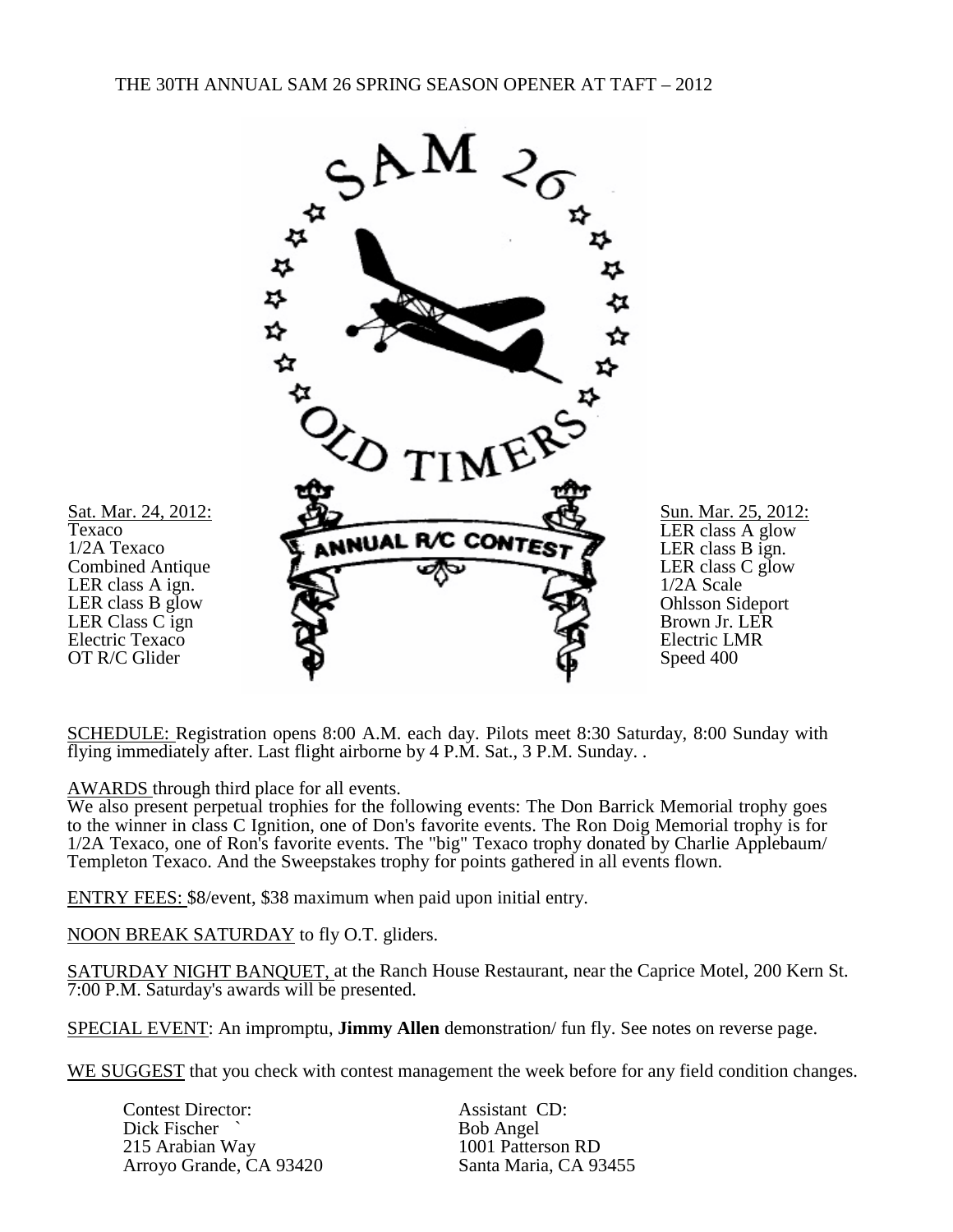**JIMMY ALLEN** enthusiasts are invited to an unofficial special event at our Spring Annual at Taft on 24 and 25 March. This is strictly a fun fly, with no entry fee and little in the way of material rewards.

**RULES** if any, may be made up by the (non) contestants on Saturday morning, and perhaps again on Sunday morning. Scores may be kept (or not) as the mood of the crowd decides. Here's your chance to fly JA in the wide open spaces of Taft, and demonstrate the original power source for OT models.

Contest Director Involvement will be limited to negotiating a time and a spot where the event will not interfere with the rest of the contest.



Hardy Robinson has been our spark plug for the Jimmy Allen event. Here he launches his JA ship for a test flight in the early morning air at Taft a couple of years ago.



And in other previous action at Taft we have the start of the gathering for the C glow fly off.

 It's hard to miss Don Bishop in his traditional red suspenders talking to Rick Holman. Ned Nevels is seated with his camera ready at the right. Ed Hamler is at Ned's left staring toward the kitty litter factory where he usually heads during a flyoff. And to Ed's left stands Dan Carpenter behind the joint Carpenter-Hamler entry the Foote Westerner. Bombers in the foreground.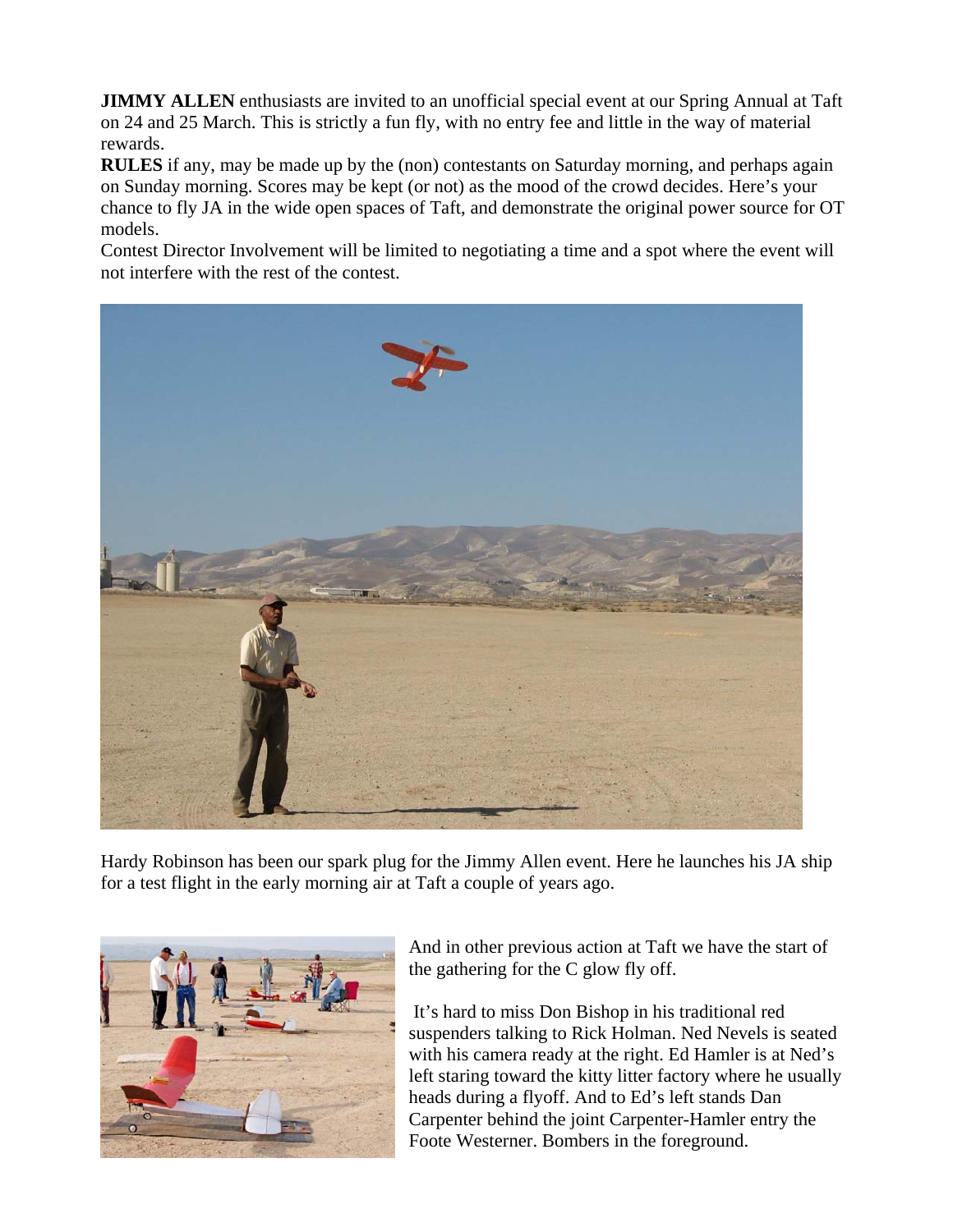Dick Fischer plucked the following off the Internet (RC Universe) and passes it along.

For those of us who pride ourselves in keeping a transmitter or receiver for a very long time (15 years or so), here's something worth knowing. Dick

| 1/10/2012 8:55 PM |               |                                                                                                                                                                                                                                                                                                                                                                                                                                                                                                                                                                                                                                                                                                                                                                                                                                                                                                                                                                                                                |  |  |  |  |  |  |
|-------------------|---------------|----------------------------------------------------------------------------------------------------------------------------------------------------------------------------------------------------------------------------------------------------------------------------------------------------------------------------------------------------------------------------------------------------------------------------------------------------------------------------------------------------------------------------------------------------------------------------------------------------------------------------------------------------------------------------------------------------------------------------------------------------------------------------------------------------------------------------------------------------------------------------------------------------------------------------------------------------------------------------------------------------------------|--|--|--|--|--|--|
| jaymen            | Hello to all. | I wanted to report that after some exhaustive troubleshooting, and<br>testing I found out something we all need to be aware of, and that is<br>frequencydrift of old crystals. A particular Controlaire was off frequency<br>by about 2 KHz, and replacing the crystal did not correct the problem,<br>or so I wrongly assumed. After trying several different crystals of the<br>same fequency (yellow) I tried an orange and found that the frequency<br>was within 200 Hz, almost perfect! This then led me to testing all of<br>my crystals, and guess what? 95% of the older ones were off by 1.5 to<br>2.5 KHz, which is unacceptable and problematic. Thus, I had to toss<br>my sizable and coveted collection of 27 MHz band Tx and Rx crystals;<br>only the new ones (under 15 years old) were any good. The thing is, I<br>had checked them all in the past, and they were good then, but that<br>was years ago. I also had to toss some nice NOS wire lead Xtals I just<br>got off Fleabay as well. |  |  |  |  |  |  |
|                   |               | I can say with certainty that if you have a 1950s to 1980s radio, there<br>is a very good chance the crystals have drifted out of tolerance and<br>need replacement. The funny thing is that they drift up in frequency,<br>so most times the radio will tune right up to the the transmitter, you<br>just will not get the full range and performance from the system. The<br>other thing is that on pulse, and digital systems, you cannot check<br>frequency of the Tx without turning the modulation off somehow,<br>which is not usually practical for the owner to do, so the easiest thing<br>is to remove the crystal and test it on a Xtal checker.                                                                                                                                                                                                                                                                                                                                                   |  |  |  |  |  |  |

Ed note: Now all we need to know is where the heck do we find a crystal checker?

While we're swiping material from the internet, here's another tid-bit. I've never had this problem, at least not yet. It starts with Jean in Tucson, exchanging with Tandy Walker.

"I don't have any particular insight into plans storage, but notice that you have at least two ignition engines on airplanes pointing down. Don't you have trouble with oil/spent fuel/unidentified goop seeping into the front points area? I now store all my ignition-engine planes with their noses pointing up to try to keep the points clear of this gunk. Jean"

"Excellent point! I had a Brown Jr at Muncie once upon a time that just didn't want to fire. It has points that lie out in the open below the crank so hanging it with motor down encouraged oil to settle on the points. Finally remembered that I had a squirt can of brake cleaner - that worked! Tandy"